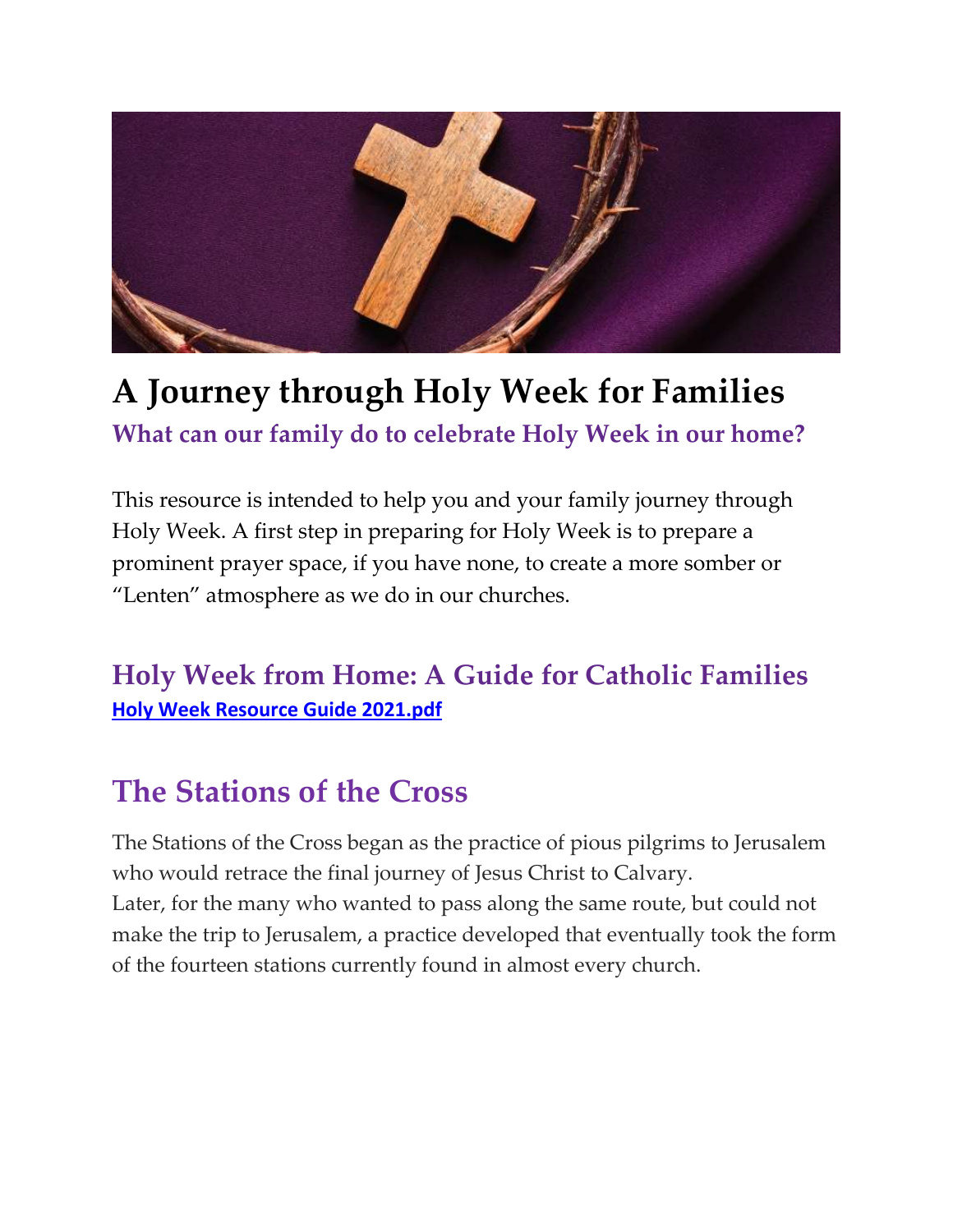## **Stations of the Cross for Children**

Praying the Stations of the Cross—alone or with a group—is a Lenten tradition. Read and pray these stations very slowly. Imagine the scene in Jerusalem as Jesus walked his Way of the Cross.

**English: https://s3.us-east-1.amazonaws.com/lpress-crafthypedocs/Lent/stations-eng/stations-eng.html**

**Download the pdf of the Stations of the Cross for Children to help you pray during Lent.**

**https://s3.us-east-1.amazonaws.com/lpress-craft/files/ocf-files/lentintergen-files/stations-of-the-cross-for-children.pdf**

## **Via Crucis para Niños**

**Spanish**: **https://s3.us-east-1.amazonaws.com/lpress-crafthypedocs/Lent/stations-span/stations-span.html**

**Descarga el archivo en PDF**

**https://s3.us-east-1.amazonaws.com/lpress-craft/files/ocf-files/Lentfiles/stations-of-the-cross-for-children-span.pdf**

## **Stations of the Cross: Overcoming Racism**

This new Stations of the Cross resource on overcoming racism can help you, your family, or faith community reflect on the pastoral letter against racism, *Open Wide Our Hearts: The Enduring Call to Love*. A rich Lenten reflection, this prayer resource can help open our hearts to the persistent sin of racism and the call to help overcome it.

**English: https://www.usccb.org/resources/stations-of-the-crossovercoming-racism.pdf**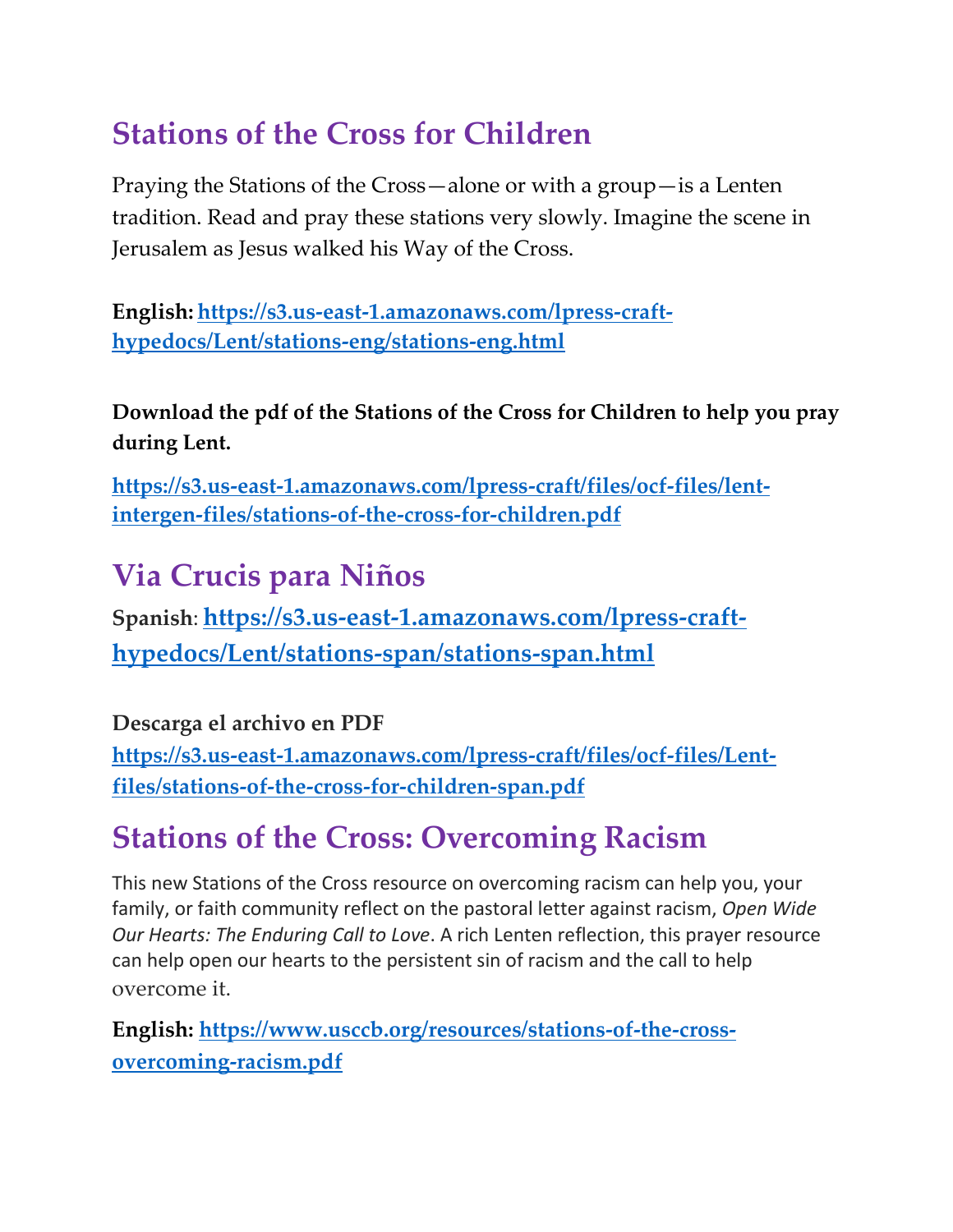# **Estaciones de la Cruz: Superación del Racismo**

Este nuevo recurso de las Estaciones de la Cruz para superar el racismo puede ayudarle a usted, a su familia o a la comunidad de fe a reflexionar sobre la carta pastoral contra el racismo, Open Wide Our Hearts: The Enduring Call to Love. Una rica reflexión cuaresmal, este recurso de oración puede ayudar a abrir nuestro corazón al persistente pecado del racismo y al llamado a ayudar a superarlo.33

#### **Spanish**

**https://www.usccb.org/resources/Stations%20of%20the%20Cross%20- %20Overcoming%20Racism%20Spanish.pdf**

# **Scriptural Way to the Cross**

**English:https://www.usccb.org/about/justice-peace-and-humandevelopment/upload/cchd-scriptural-way-of-the-cross.pdf**

**https://s3.us-east-1.amazonaws.com/lpress-craft-hypedocs/Lent/stationseng/stations-eng.html**

**Spanish: http://www.usccb.org/about/justice-peace-and-humandevelopment/upload/cchd-scriptural-way-of-the-cross-spanish.pdf**

### **The Stations of the Cross**

Walk alongside Christ on the journey of his Passion and remember our brothers and sisters both around the world and in our own cities who experience suffering and poverty each day

**https://www.crsricebowl.org/wp-content/uploads/2017/10/17US676- Stations-of-the-Cross-ENG.pdf**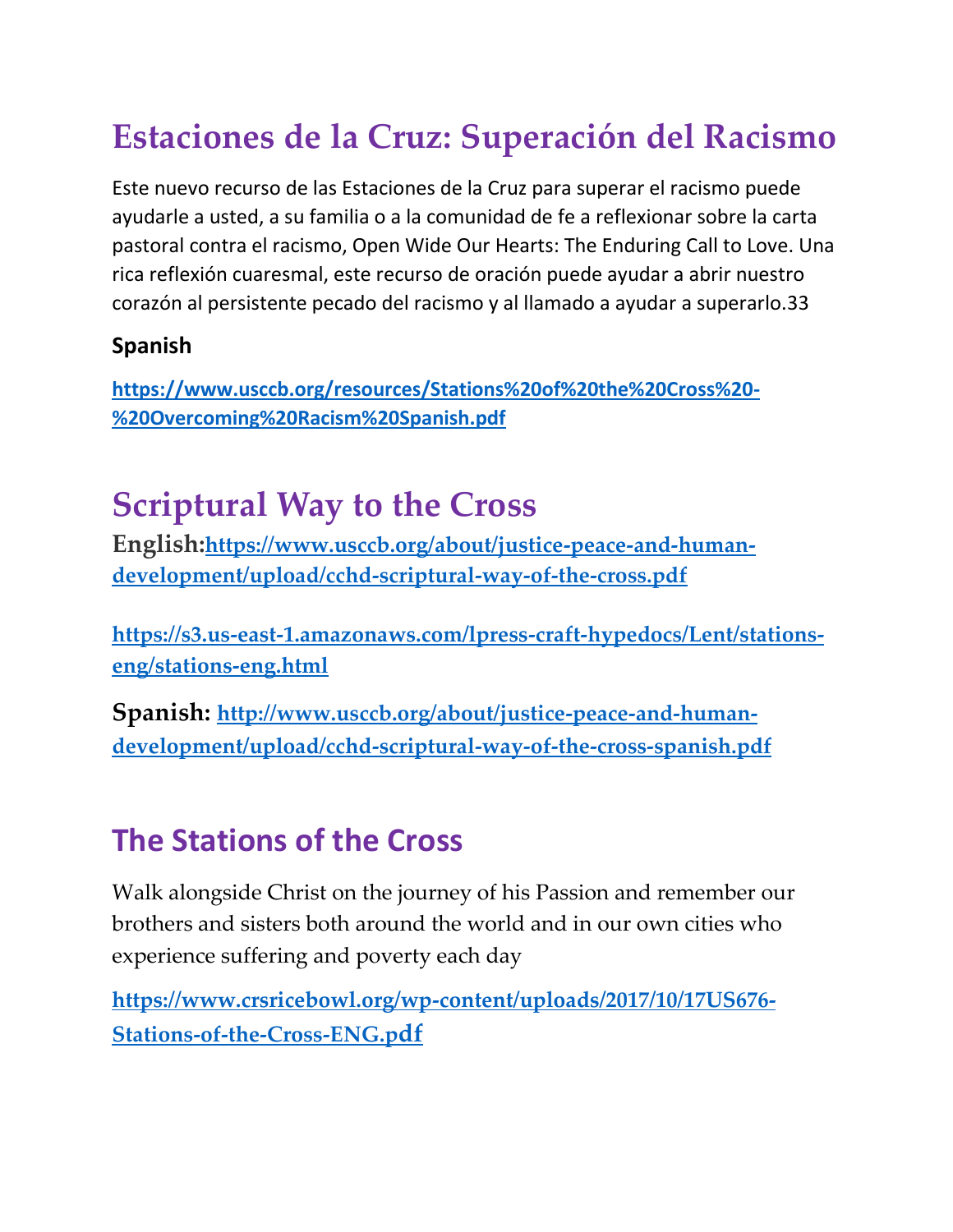

### **Prayer in Honor of the Five Wounds of Christ https://catholiccurrent.org/wp-content/uploads/2018/05/TWIM-4-13-Prayer-Resource-Five-Wounds.pdf**

### **Good Friday Reflection**

**English:**

**https://catholiccurrent.org/wp-content/uploads/2018/03/twim-4-17 catechetical-corner-english.pdf**

**Spanish: https://catholiccurrent.org/wp-content/uploads/2018/03/twim-4-17 catechetical-corner-spanish.pdf**

## **The Seven Last Words**